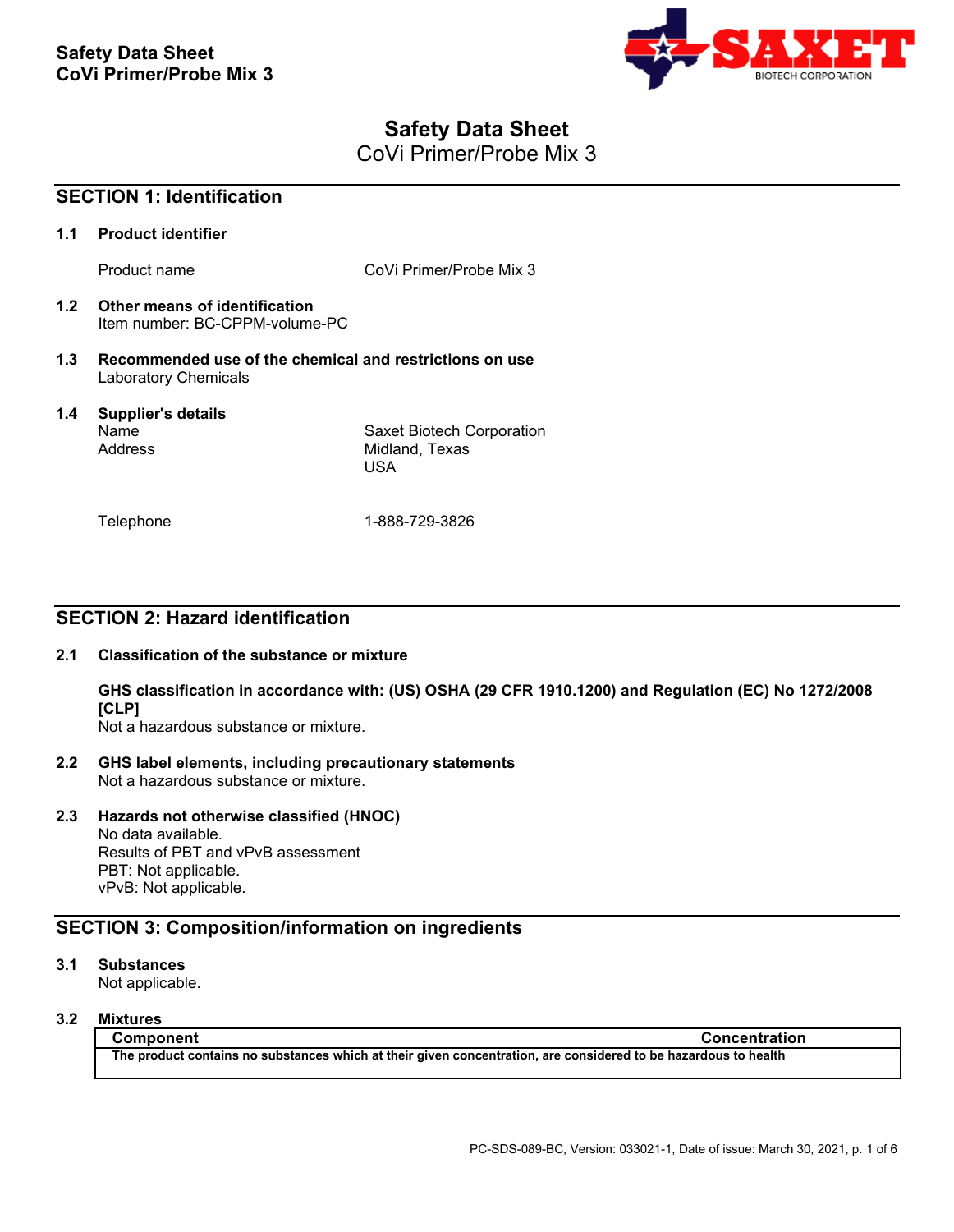

## **SECTION 4: First-aid measures**

### **4.1 Description of necessary first-aid measures**

| If inhaled              | Remove to fresh air and promote deep breathing. Get medical attention if<br>effects persist.                                                                                                                                                                                      |
|-------------------------|-----------------------------------------------------------------------------------------------------------------------------------------------------------------------------------------------------------------------------------------------------------------------------------|
| In case of skin contact | Wash with plenty of soap and water. Get medical attention if irritation<br>develops or persists.                                                                                                                                                                                  |
| In case of eye contact  | Rinse cautiously with water for several minutes. Remove contact lenses, if<br>present and easy to do. Continue rinsing. If irritation persists, get medical<br>attention                                                                                                          |
| If swallowed            | Call a poison center or doctor if you feel unwell. If vomiting occurs naturally,<br>have victim lean forward to reduce the risk of aspiration. Do NOT induce<br>vomiting unless directed to do so by medical personnel. Never give anything<br>by mouth to an unconscious person. |

## **4.2 Most important symptoms/effects, acute and delayed** The most important known symptoms and effects are described in the labelling (see section 2) and/or in section 11.

**4.3 Indication of immediate medical attention and special treatment needed, if necessary** Treat symptomatically and supportively.

## **SECTION 5: Fire-fighting measures**

### **5.1 Suitable extinguishing media** Use water spray, alcohol-resistant foam, dry chemical or carbon dioxide.

- **5.2 Specific hazards arising from the chemical** No data available.
- **5.3 Special protective actions for fire-fighters** Wear self-contained breathing apparatus for firefighting if necessary.

**Further information** No data available.

## **SECTION 6: Accidental release measures**

- **6.1 Personal precautions, protective equipment and emergency procedures** Wear personal protection recommended in Section 8. Avoid breathing vapours, mist or gas. Ensure adequate ventilation.
- **6.2 Environmental precautions** Avoid release to the environment. Do not allow to enter sewers/ surface or ground water.
- **6.3 Methods and materials for containment and cleaning up** Soak up with inert absorbent material. Pick up and keep in suitable, closed containers for disposal.

## **Reference to other sections**

For disposal see section 13.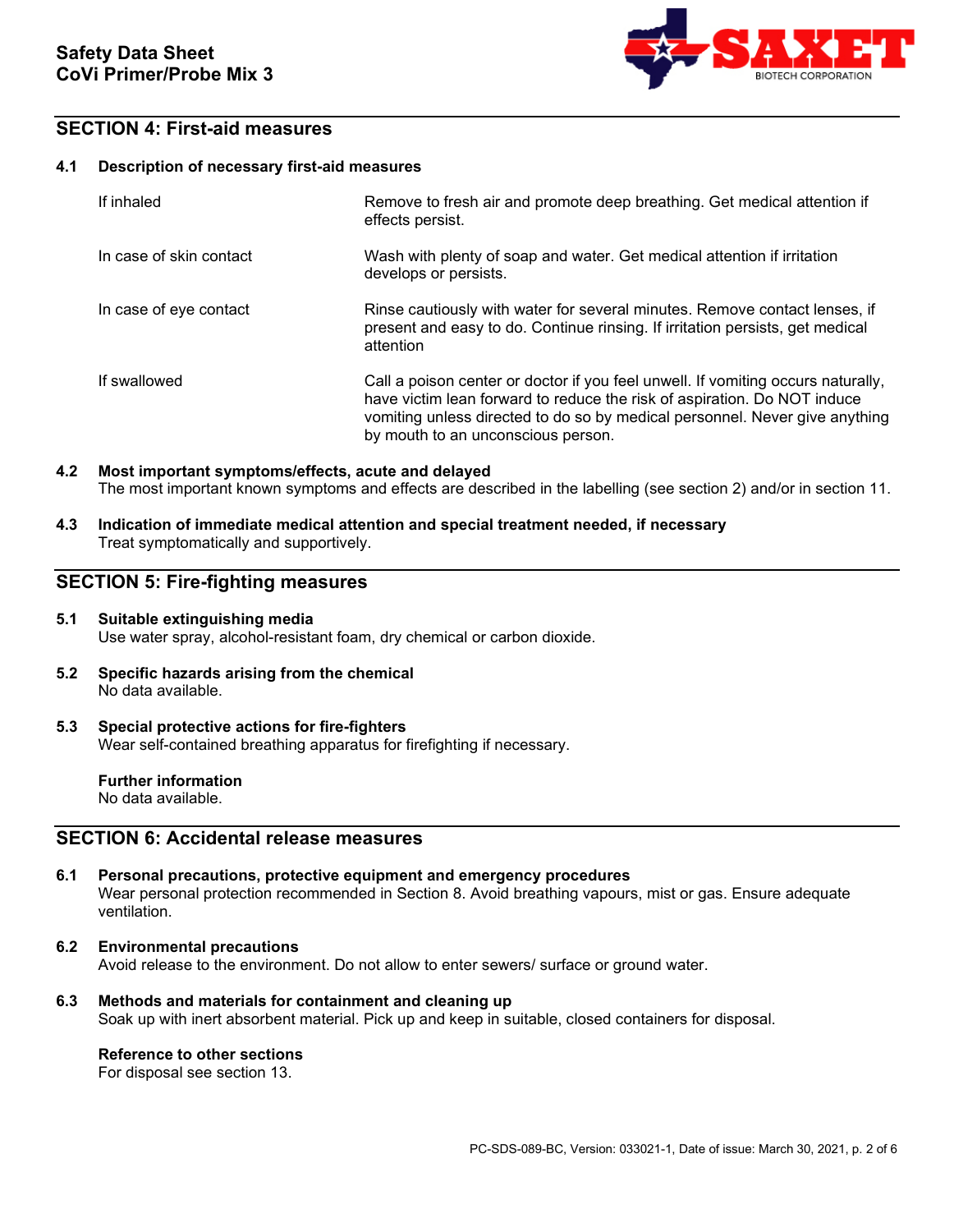

## **SECTION 7: Handling and storage**

### **7.1 Precautions for safe handling**

Handle in accordance with good industrial hygiene and safety practices. Wash hands with soap and water after handling.

### **7.2 Conditions for safe storage, including any incompatibilities**

Keep container tightly closed in a dry, cool and well-ventilated place. Containers which are opened must be carefully resealed and kept upright to prevent leakage.

### **Specific end use(s)**

Apart from the uses mentioned in section 1 no other specific uses are stipulated.

## **SECTION 8: Exposure controls/personal protection**

### **8.1 Control parameters**

No applicable occupational exposure limits

#### **8.2 Appropriate engineering controls**

Use ventilation adequate to keep exposures (airborne levels of dust, fume, vapor, gas, etc.) below recommended exposure limits.

### **8.3 Individual protection measures, such as personal protective equipment (PPE)**



**Eye/face protection** Safety glasses are recommended.

#### **Skin protection**

Wear protective gloves, such as nitrile gloves.

### **Body protection**

The type of protective equipment must be selected according to the concentration and amount of the dangerous substance at the specific workplace.

#### **Respiratory protection**

Provide good ventilation. Respiratory protection is not required under normal use conditions.

**Thermal hazards** No data available.

#### **Environmental exposure controls**

No special environmental precautions required.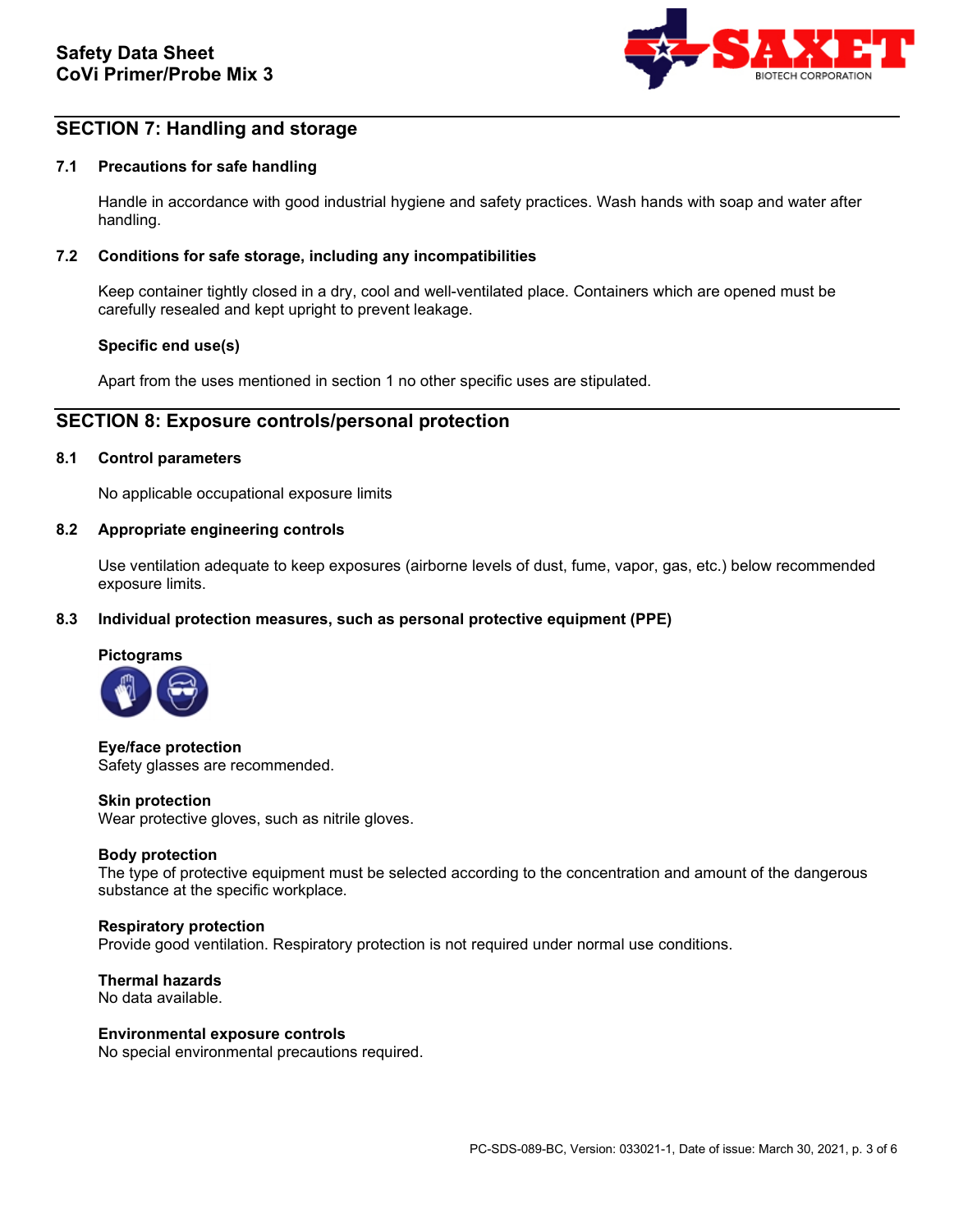

## **SECTION 9: Physical and chemical properties**

## **Information on basic physical and chemical properties**

Appearance/form (physical state, color, etc.) Pink liquid<br>Odor No data a Odor No data available Odor threshold **Odor threshold** Conservation of the Solid Australia available.<br>
Depends of the Mixture has not be Melting point/freezing point<br>
Initial boiling point and boiling range<br>
No data available. Initial boiling point and boiling range<br>Flash point Evaporation rate<br>
Flammability (solid, gas) Not applicable. Flammability (solid, gas) Not applicable.<br>
Upper/lower flammability limits No data available. Upper/lower flammability limits and the second of the No data available.<br>
Upper/lower explosive limits and the No data available. Upper/lower explosive limits<br>Vapor pressure Vapor pressure<br>Vapor density de la communitative de la communitative de la construction de la communitative de la communitati<br>No data available. Vapor density<br>
Relative density<br>
Relative density<br>
No data available. Relative density<br>
Solubility(ies)<br>
Solubility(ies)<br>
Solubility(ies) Partition coefficient: n-octanol/water **No data available.**<br>Auto-ignition temperature **Note and Auto-ignition** Auto-ignition temperature and the Not applicable.<br>
Decomposition temperature Not applicable. Decomposition temperature Viscosity<br>
Explosive properties<br>
Explosive explosive explosive explosive explosive explosive explosive explosive explosive explosive explosive explosive explosive explosive explosive explosive explosive explosive explosive Explosive properties and the explosive properties of the explosive.<br>
Oxidizing properties and the explosive of the explosive. Oxidizing properties **Other safety information** No data available.

Mixture has not been tested<br>No data available. Not flammable.<br>No data available. Fully miscible with water.

## **SECTION 10: Stability and reactivity**

### **10.1 Reactivity**

Non-reactive under normal use conditions.

### **10.2 Chemical stability**

Stable under normal storage conditions.

- **10.3 Possibility of hazardous reactions** No data available.
- **10.4 Conditions to avoid** No data available.
- **10.5 Incompatible materials** No dangerous reaction known under conditions of normal use.

## **10.6 Hazardous decomposition products**

No data available.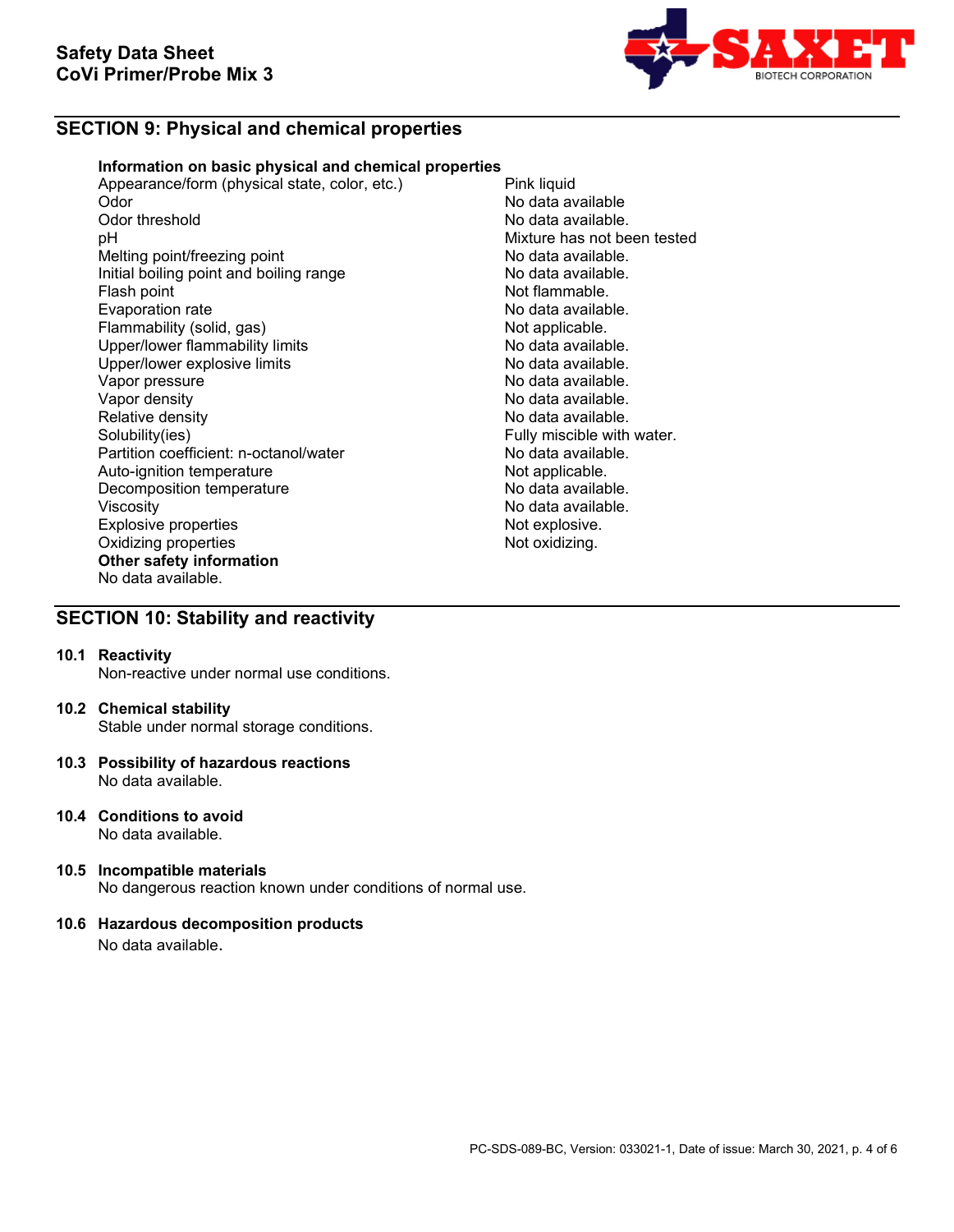

## **SECTION 11: Toxicological information**

**Information on toxicological effects:** There is no evidence available indicating acute toxicity

**Acute toxicity:** There is no evidence available indicating acute toxicity

**Skin corrosion/irritation:** Based on available data, classification data are not met.

**Serious eye damage/irritation:** Based on available data, classification data are not met.

**Respiratory or skin sensitization:** Based on available data, classification data are not met.

**Germ cell mutagenicity:** Based on available data, classification data are not met.

**Carcinogenicity:** Based on available data, classification data are not met.

IARC: No component of this product present at levels greater than or equal to 0.1% is identified as a carcinogen or potential carcinogen by IARC.

NTP: No component of this product present at levels greater than or equal to 0.1% is identified as a known or anticipated carcinogen by NTP.

OSHA: No component of this product present at levels greater than or equal to 0.1% is identified as a carcinogen or potential carcinogen by OSHA.

**Reproductive toxicity:** Based on available data, classification data are not met.

**STOT-single exposure:** Based on available data, classification data are not met.

**STOT-repeated exposure:** Based on available data, classification data are not met.

**Aspiration hazard:** Based on available data, classification data are not met.

## **SECTION 12: Ecological information**

**Toxicity:** No data available on product

**Persistence and degradability:** No data available on product

**Bioaccumulative potential:** No data available on product

**Mobility in soil:** No data available on product.

**Results of PBT and vPvB assessment:** PBT/vPvB assessment not available as chemical safety assessment not required/not conducted

**Other adverse effects:** No ecological problems are to be expected when the product is handled and used with due care and attention. Do not allow undiluted product or large quantities of it to reach ground water, water course or sewage system.

## **SECTION 13: Disposal considerations**

### **Disposal of the product**

Disposal should be in accordance with applicable Federal, State and local laws and regulations. Local regulations may be more stringent than State or Federal requirements.

**Disposal of contaminated packaging:** Dispose of as unused product.